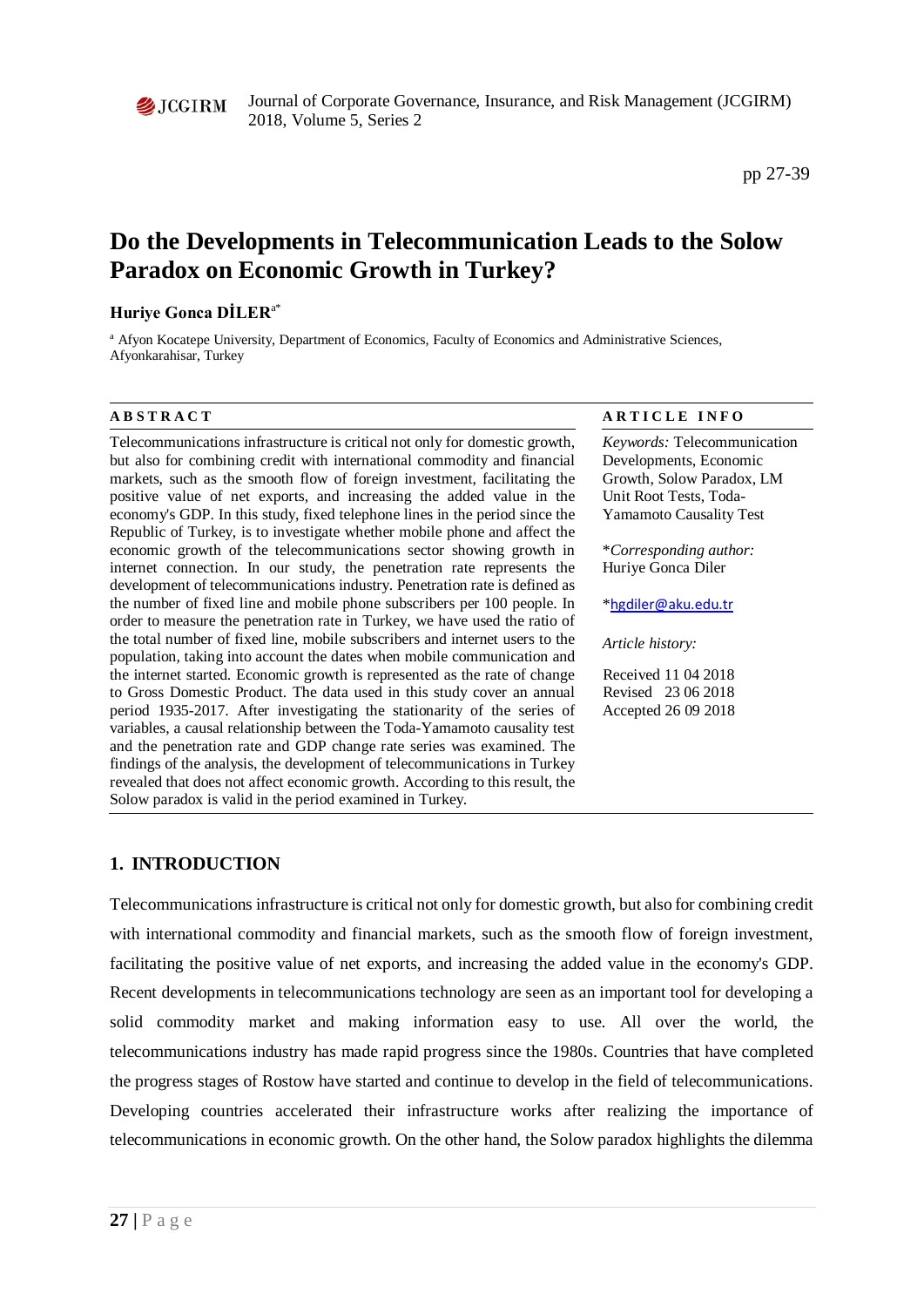between information and telecommunications technologies, although they are predicted to have growthenhancing effects, but statistical data do not support this.

We can divide the effect of telecommunication on the economy of the country into two as direct and indirect. Direct impact can be listed as high-gain business opportunities, increase in demand for technical labour, transfer of technical skills to the local population, increased trade, market expansion with liberalization, diversity in purchasing preferences of consumers. In addition, service providers, mobile phones and wireless companies have created a competitive equipment market and accelerated technological development. With the establishment of call centres, customer service centres and mobile phone franchises, indirect employment has increased and a competitive labour market has emerged. In addition, telecommunication is a basic infrastructure component that enables the development of different sectors such as agriculture, education, industry, health, banking, defence, transportation and tourism. It is indispensable for daily activities promoting economic growth.

In this study, fixed telephone lines in the period since the Republic of Turkey, is to investigate whether mobile phone and affect the economic growth of the telecommunications sector showing growth in internet connection. The result of this study aims to make an important contribution to literature.

#### **2. LITERATURE REVIEW**

The relationship between telecommunications and economic growth has received wide attention from researchers in recent years. Ricketts (2002) states that telecommunication helps the coordination of information flow, provides opportunities to increase the efficiency of interaction and coordination, and thus affects the success of economic activities. It argues that a significant level of interaction and coordination is required for economic activities to be carried out successfully and efficiently. Alleman et al. (1994), on the other hand, argues that a modern telecommunications infrastructure is a precondition not only for local economic growth, but also for participating in increasingly competitive world markets and attracting new investments. All in all, to increase productivity in all sectors of telecommunications; facilitating the expansion of markets beyond borders to increase the efficiency of economies of scale; facilitating access to services by reducing the costs of services in the fields of management, education, health and banking; providing access to research positively influences economic growth through contributing to governance, which is a precondition for growth with greater participation, accountability and transparency.

The use of telecommunication services provides positive externalities, enhances creativity, learning and problem solving skills. The short-term impact is on employment and the long-term on connectivity, access, network security, talent/skills, market structures and firm governance. It certainly determines whether firms in developing countries can participate effectively and efficiently in the knowledge economy and compete in global e-markets.

In research on economic growth and telecommunications development in developed economies; Jipp (1963); Wellenius (1972); Marsh (1976); Shapiro (1976); Hardy (1980); Moss (1981); Norton (1992); Saunders et al. (1994); Lichtenberg (1995); Greenstein and Spiller (1996) found that there are positive

PAGE 28| Journal of Corporate Governance, Insurance, and Risk Management | 2018, VOL. 5, Series. 2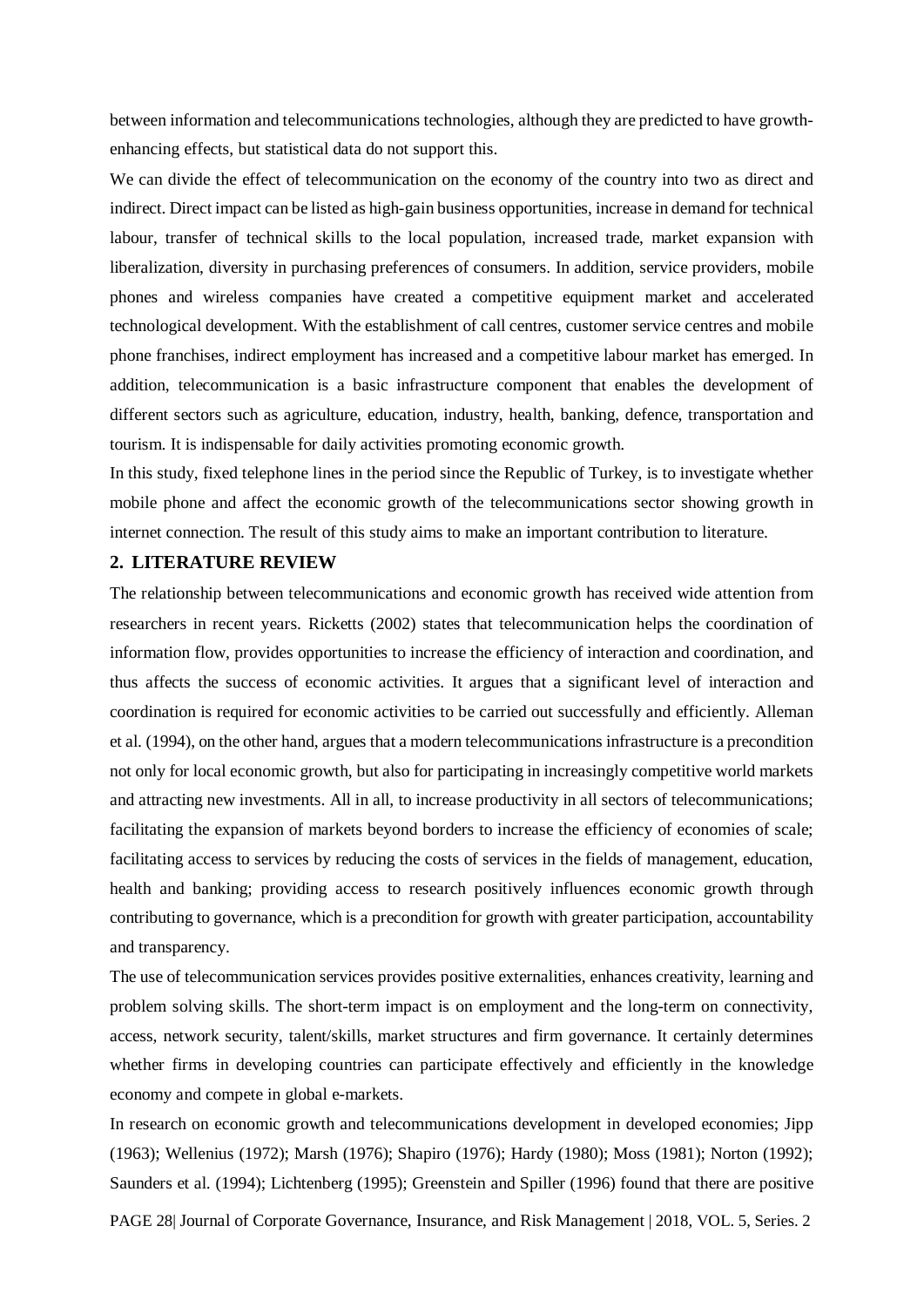relationships between telecommunications and economic growth. Moreover, these studies investigated the relationship between telecommunications and economic growth without considering the direction of causality between telecommunications development and economic growth. Although telecommunications development is found to be one of the factors affecting economic growth, its contribution varies between countries at different stages of development.

Cronin (1991); Cronin et al. (1993) investigated the causality relationship between telecommunications and economic growth using US data. The findings revealed that there is a two-way relationship between telecommunications infrastructure and economic growth. In a causality analysis conducted by Madden and Savage (1998), it was stated that there is a two-way relationship between telecommunications investment and economic growth in Central and Eastern European countries. Canning and Pedroni (1999); Jorgenson and Stiroh (1999); Triplett (1999); Schreyer (2000); Colecchia and Schreyer (2002); Pohjola (2002) have also conducted a series of studies revealing that the long-term economic growth of the United States has been realized by information and telecommunication technologies.

In their study, Roller and Waverman (2001) revealed that the contribution of telecommunications to economic growth is not independent from the level of telecommunications development. Roller and Waverman (2001) studied how telecommunications infrastructure affected economic growth over a 20 year period using data from 21 OECD countries. They predicted a micro model with a macro production function for telecommunications investment. They have reached a significant positive causal link in the presence of a critical mass of telecommunications infrastructure.

Dutta (2001) conducted a Granger causality test with the data of 1970-1993 period of 15 developed countries and 15 of them belonging to the variables of telecommunication and economic growth represented by the number of fixed and mobile lines per 100 people. It found a positive relationship between telecommunications infrastructure and economic growth. Pohjola (2002) did not find a positive and significant relationship between telecommunications investments and GDP growth in his study with the data of 42 developed and developing countries for the years 1985-1999. Chakraborty and Nandi (2003) showed that there is a two-way relationship between the intensity of use of telecommunication systems and GDP in both the short and long term in 12 developing countries in Asia. When these countries were divided into two groups with high and low degree of privatization, causality was bidirectional only for countries in the group with high degree of privatization.

Cieslika and Kaniewsk (2004) found in their study that a positive and statistically significant causality relationship between the telecommunications infrastructure and income at the regional level in Poland is from the telecommuni cations infrastructure to the income. Datta and Agarwal (2004) analyzed the relationship between telecommunications infrastructure and economic growth using the dynamic fixed effects model using the 1980-1992 data of 22 OECD countries. The findings revealed that telecommunications infrastructure indicators positively affect real GDP growth.

While Yoo and Kwak (2004) has found a two-way relationship between information technology investment and economic growth in South Korea during 1965-1998, Wolde-Rufael (2007), found a two-

PAGE 29| Journal of Corporate Governance, Insurance, and Risk Management | 2018, VOL. 5, Series. 2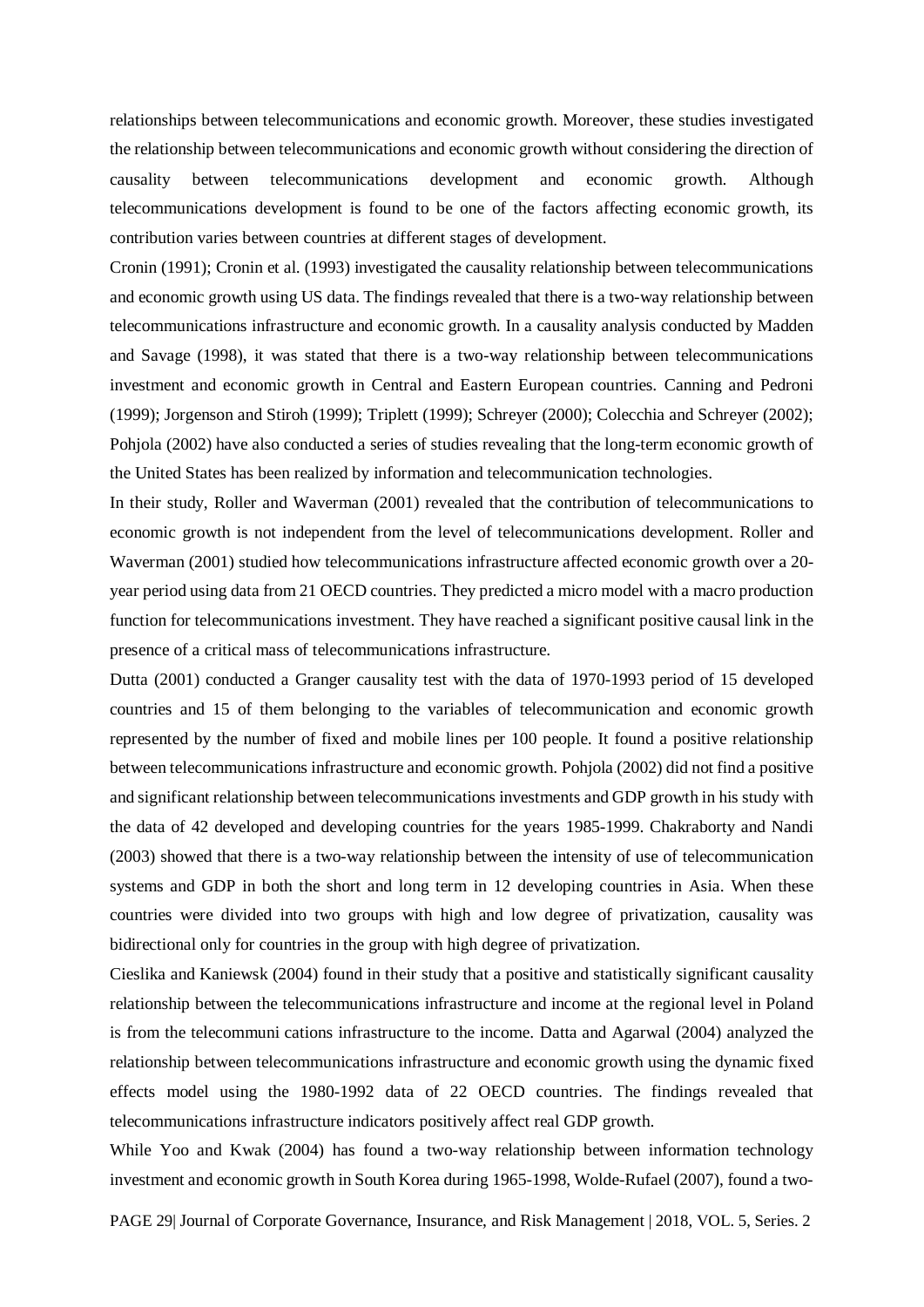way relationship between information technology investment and economic growth in the USA during 1947-1996. Pazarlıoğlu and Gürler (2007) studied the relationship between telecommunications infrastructure investments and economic growth between 1990 and 2004 using the dynamic panel data method for the European Union core countries, member countries and candidate countries. It has been determined that the effect of telecommunication infrastructure investments on real GNP per capita is positive and significant. Sridhar and Sridhar (2007) investigated the relationship between telecommunications and economic growth using data from 28 developing countries. The study reveals that landlines and mobile phone use have a positive impact on national output. It turns out that the impact of telecommunications penetration rate on total output is significantly higher for developing countries than for OECD countries.

Shiu and Lam (2008) found a one-way relationship from GNP to telecommunications development in China. While the negative relationship from telecommunications to economic growth is achieved only in the rich eastern region of China, no relationship has been found in the low-income middle and western regions. Zahra et al. (2008) found that telecommunications infrastructure increased economic growth by using dynamic panel data analysis for 24 low, medium and high-income countries during 1985-2003, with an index for the number of fixed and mobile lines per 1000 inhabitants and internet users for telecommunications infrastructure. Yıldız (2012) searched the effect of OECD countries' investments in the telecommunications sector on economic growth in the period of 1990-2009 with panel data analysis. It has been found that telecommunications increase economic growth. Zeren and Yurtkur (2012) analyzed the impact of telecommunications infrastructure on economic growth in Turkey using the Geographical Weighted Regression Model. They found a positive relationship between telecommunications and economic growth.

Chavula (2013) analyzed the number of fixed lines per 100 people, the number of mobile lines and internet usage, which represent the development of telecommunications within the framework of the endogenous growth model with the data of the years 1990-2007 from 49 developing countries. They are concluded that the most important variable affecting economic growth is mobile lines. Güvel and Aytun (2013) studied the relationship between telecommunications infrastructure and economic growth for the period 1991-2009 using data from 138 countries included in five different income groups. They found that information and telecommunications technologies are a positive and significant factor on growth in all income groups except the non-OECD high income group. Kaur and Malhotra (2014) analyzed the relationship between the telecommunications infrastructure and GDP in India with the data for the period 1976-2012. As a result of the analysis, they determined a causality from telecommunications to GDP.

Pradhan et al. (2014) found a two-way relationship between the use of fixed lines, mobile lines and internet per 1000 people and the change in GDP per capita, representing the development of telecommunications with the panel Granger test for the G20 countries for the period 1991-2012. Özcan (2015) analyzed the relationship between the telecommunications industry and economic growth with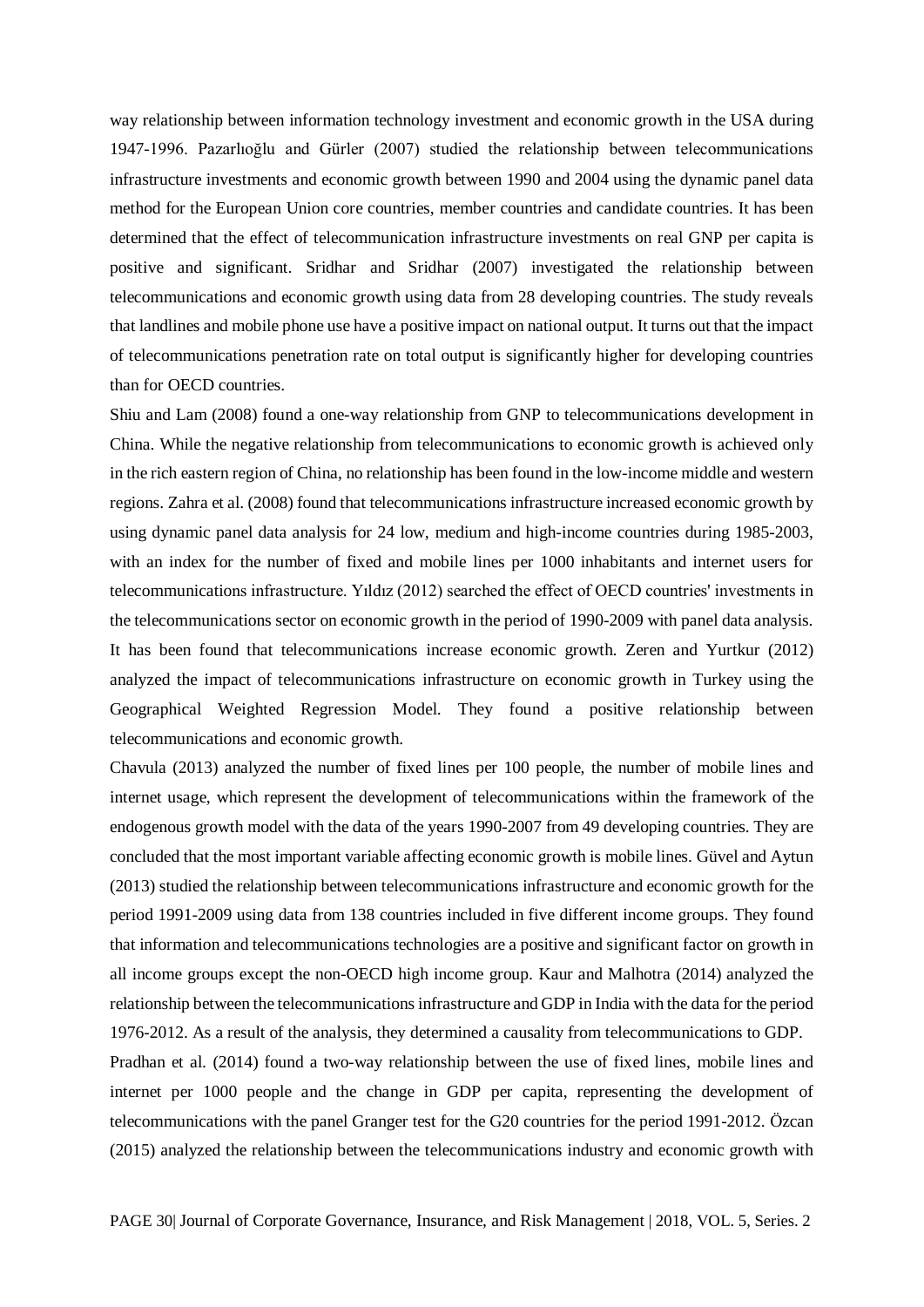panel causality analysis using the data of 24 OECD countries between 1975 and 2013. A causality relationship was found between variables in the countries studied.

It is clear from these studies that studies investigating how the developments in telecommunications lead to economic growth using Turkey data are rare. This is the main point of departure for this article.

## **3. DATA**

In our study, the penetration rate represents the development of telecommunications industry. Penetration rate is defined as the number of fixed line and mobile phone subscribers per 100 people. In order to measure the penetration rate in Turkey, we have used the ratio of the total number of fixed line, mobile subscribers and internet users to the population, taking into account the dates when mobile communication and the internet started. Considering the rapid development of mobile communication and the internet in the last two decades, including the number of mobile phone subscribers and internet users to our definition of telecommunications is thought to be important to reflect the development of telecommunications in Turkey.

Economic growth is represented as the rate of change to Gross Domestic Product. The data used in this study were obtained from TÜİK and World Bank databases over an annual period covering the period 1935-2017. It has been made ready for econometric analysis by applying logarithms to the series in order to reduce the difference between the values of the data of the variables and to bring the series closer to the stationary. The GDP rate of change variable representing economic growth has negative values. After converting negative values to positive values, logarithms can be taken. The absolute greatest positive observation value in the series was added to all the values that make up the series and transformed into positive.

### **4. METHODOLOGY**

The econometric analyses in the study were carried out in phases. First, volume root problem was investigated using ADF unit root test. The unit root problem requires a stationarity test and is very important for econometric analysis. Because time series data of many variables are faced with unit root problem. If the mean and variance of the observation values of a variable are independent of time, then the time series is considered to be stationary. If the time series consisting of observation values is not stationary, it means that it has a unit root. The fact that time series contains unit root causes traditional regression analysis to produce false results. In order to save a non-stationary time series from the unit root, it can be made stationary by taking the difference or differences of the series.

In unit root tests with structural break developed by Lee and Strazicich (2003, 2004), the alternative of the basic hypothesis should not be stationary with structural break. If the alternative to the basic hypothesis is determined as the existence of structural breaks, it means that the unit root with structural break in the series may exist. In other words, rejecting the basic hypothesis does not result in the rejection of the existence of the unit root, but the rejection of the unit root without a structural break. The rejection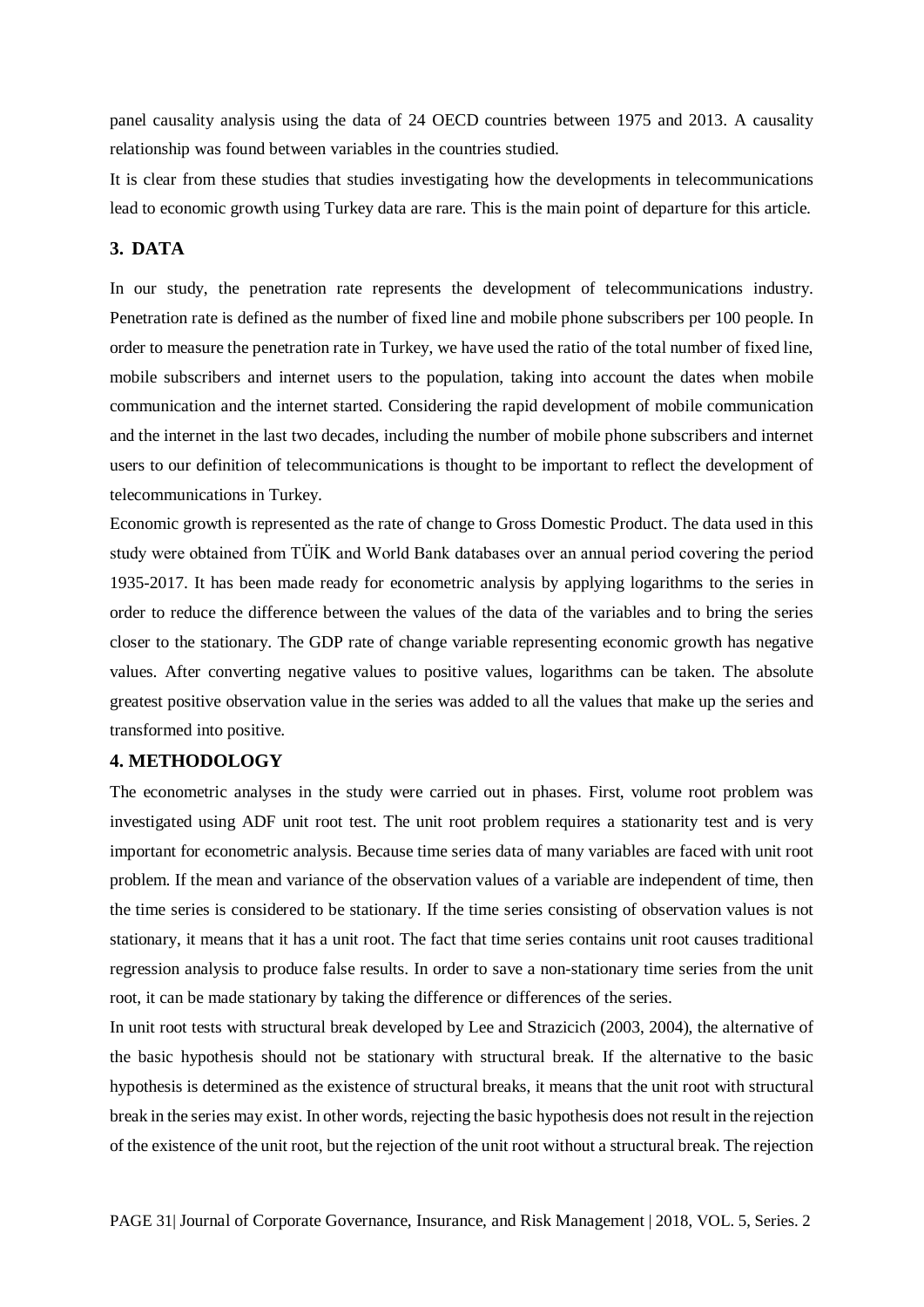of the basic hypothesis causes the trend to be considered as static with structural break, while the difference is in fact stable with the series breakages.

Lee and Strazicich (2003, 2004), using the Lagrange Multipliers (LM) unit root test of Schmidt and Phillips (1992), developed an alternative to the Zivot-Andrews unit root test, the single-break, two-break unit root test as an alternative to the Lumsdaine-Papell unit root test. They solved the problem of evaluating the series as trend stationary with structural break.

For LM unit root test ;  $y_t = \delta Z_t + e_t$   $e_t = \beta e_{t-1} + \varepsilon_t$  (1) the regression equation is used.  $Z_t$ ; vector of exogenous variables,  $\varepsilon_t$ ; *iid N* (0,  $\sigma^2$ ) It represents the remains that show their characteristics.

Model A for unit root test with single break at level,  $D_t$ ,  $t \geq T_B + 1$  as 1, in other cases, for the shadow variable that takes a value of 0, in model number (1), it is created by typing  $[1, t, D_t]$  instead of  $Z_t$ .  $T_B$ is the time to break.

Model AA for unit root test with two break at level,  $D_{it}$ , for  $j = 1, 2 \, t \geq T_{Bj} + 1$  as 1, in other cases, for the shadow variable that takes a value of 0, in model number (1), it is created by typing  $[1, t, D_t, DT_t]'$  instead of  $Z_t$ .

Model C that allows single break at level and slope,  $DT_t$ ,  $t \geq T_B + 1$  as  $t - T_B$  in other cases, for the shadow variable that takes a value of 0, in model number (1), it is created by typing  $[1, t, D_t, D_t]$  instead of  $Z_t$ .

Model CC, which allows two breaks in fixed term and trend, for  $j = 1$ ,  $2 DT_{jt}$ ,  $t \geq T_{Bj} + 1$  as  $t - T_{Bj}$  in other cases, for the shadow variable that takes a value of 0, in model number (1), it is created by typing  $[1,t,D_{1t},D_{2t},DT_{1t},DT_{2t}]$ <sup>*'*</sup> instead of  $Z_t$ .

Data generation, with breaks under basic hypothesis ( $\beta = 1$ ), alternative hypothesis is  $\beta < 1$ . LM unit root test statistic takes the form of  $\Delta y_t = \delta' \Delta Z_t + \phi \tilde{S}_{t-1} + u_t$ .

The structural break point is thus located in the clipping region (0.15\*T - 0.85\*T). Critical values for single break LM unit root test are provided from Lee and Strazicich (2004), and critical values for double break LM unit root test from Lee and Strazicich (2003). If the calculated test statistic is greater than the critical value, the unit root base hypothesis with structural break is not accepted.

The causality relationship between economic growth and penetration rate variables was determined by Toda-Yamamoto test. The Toda-Yamamoto causality test can conduct a causality research regardless of the same stationarity levels between time series and the cointegration relationship between variables. This method is used because it is suitable for the standard VAR model at different levels of the variables and minimizes the possibility of incorrectly determining the degree of integration of the series (Mavrotas and Kelly, 2001).

Two steps must be taken to implement the Toda-Yamamoto causality test. The first step is to determine the lag length (m) and the other is to choose the maximum degree of integration (dmax) for the variables in the system. Akaike Information Criterion (AIC), Schwarz Information Criteria (SC) and Hannan-Quinn (HQ) Information Criteria are used to determine the degree of delay of the VAR. Then the VAR

PAGE 32| Journal of Corporate Governance, Insurance, and Risk Management | 2018, VOL. 5, Series. 2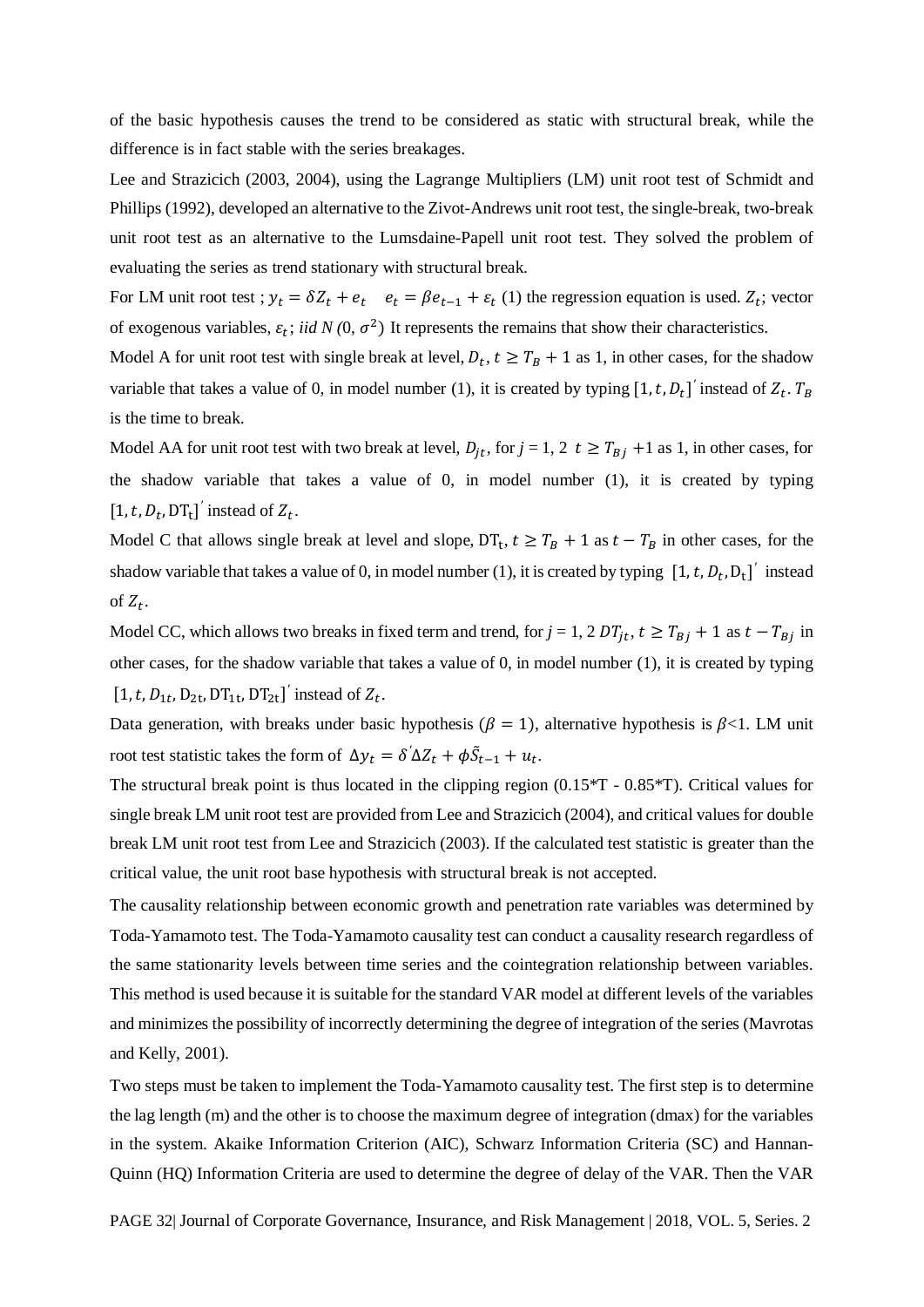model is estimated with the sum of the  $p = (m + dmax)$  lags. The standard Wald test is applied to the mVAR coefficient matrix (without applying to all delayed coefficients) to draw conclusions to the Granger causality test (Awokuse, 2003).

# **5. INTERPRETING THE FINDINGS**

# **5. 1. ADF Unit Root Test Findings**

ADF unit root test was applied to variables for the stationary test, which is the first step of econometric analysis. The findings of the ADF unit root test are given in Table 1.

|                 | ADF                                          |                                                       |                |  |
|-----------------|----------------------------------------------|-------------------------------------------------------|----------------|--|
| Variables       | <b>Trend-Intercept</b><br><b>Level Value</b> | <b>Trend-Intercept</b><br><b>1st Difference Value</b> | <b>Results</b> |  |
| <i>lngrowth</i> | $-5.373214(0.0001)$                          | -                                                     | (0)            |  |
| Inpen           | $-2.042896(0.5691)$                          | $-4.788488(0.0011)$                                   |                |  |

**Table 1:** ADF Unit Root Test Findings

lngrowth variable according to Table 1; stationary at the trend-intercept level value i.e. I (0), lnpen variable; trend-intercept is stationary at the 1st difference value, i.e. I(1).

# **5. 2. Lee - Strazicich Unit Root Test Results with Structural Break**

The findings of the lngrowth and lnpen variables of the LM unit root test investigating the intrinsic single break are as in Table 2.

|                        | lngrowth       | Inpen          | <b>Ingrowth</b> | Inpen          |
|------------------------|----------------|----------------|-----------------|----------------|
|                        | <b>Model A</b> | <b>Model A</b> | Model C         | <b>Model C</b> |
| <b>Test Statistics</b> | $-5.429299$    | $-2.018410$    | $-5.776237$     | $-4.350204$    |
| Lag Length             |                | n              |                 |                |
| Date of Breaking       | 1976           | 1959           | 1961            | 1984           |
| <b>Critical Values</b> |                |                |                 |                |
| $(\%5)$                | $-3.48700$     | $-3.48700$     | $-4.23111$      | $-4.34371$     |

**Table 2:** Single Break LM Unit Root Test Results

The gross domestic product rate of change break dates are 1976 for Model A, 1961 for Model C, and the penetration rate breakage dates are 1959 for Model A and 1984 for Model C. When the test statistics of the variables are examined, it is seen that the test statistics for both models are greater than the critical value except for lnpen Model A. At the 5% significance level, the breakage dates in both models and the unit root base hypothesis with structural break are not acceptable except for lnpen Model A. This means that the unit root without structural break is rejected except for the Inpen Model A. The series of the variables of the study are stationary, with breaks except for lnpen Model A. This result reveals that the variables are I (1), except for Inpen Model A. Without structural break it means rejecting the unit root. The series of the variables of the study are stationary with the breakage, except for lnpen Model A. This result reveals that the variables are I(1).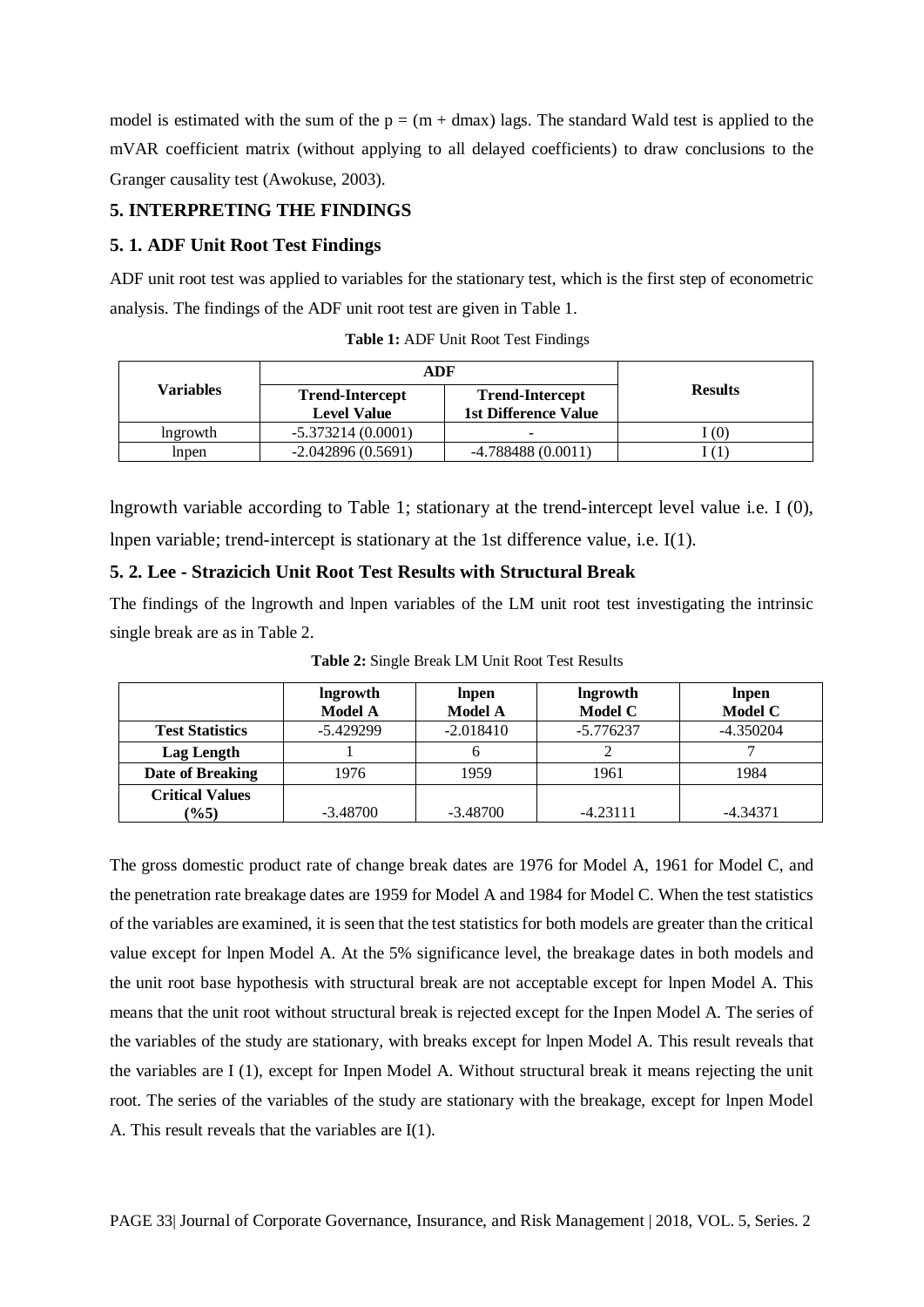|                        | lngrowth        | Inpen           | lngrowth        | Inpen           |
|------------------------|-----------------|-----------------|-----------------|-----------------|
|                        | <b>Model AA</b> | <b>Model AA</b> | <b>Model CC</b> | <b>Model CC</b> |
| <b>Test Statistics</b> | $-6.2378$       | $-2.0763$       | $-7.5505$       | $-6.0257$       |
| Lag Length             |                 |                 |                 |                 |
| Date of Breaking       | 1947 1972       | 1959 2009       | 1945 1956       | 1985 1996       |
| <b>Critical Values</b> |                 |                 |                 |                 |
| (9/65)                 | $-3.5630$       | $-3.5630$       | $-6.1080$       | $-6.2010$       |

**Table 3:** Single Break LM Unit Root Test Results

Table 3 contains the results of the LM unit root test investigating two structural breaks according to the basic and alternative hypothesis. The test statistics calculated in Model AA and Model CC of the variable lnpen are less than 5% critical values. In this case, the unit root base hypothesis with LM two break is not rejected. The calculated test statistics of the other variable, lngrowth, are absolutely greater than the 5% critical value. In this case, since the unit root base hypothesis with structural break cannot be accepted, it means rejecting the unit root without structural break. lngrowth series, the difference is stable with breaks. As a result of the LM unit root test, it is revealed that the lnpen variable is I(0) and the lngrowth variable is  $I(1)$ .

The results of the ADF and LM structural break unit root tests prevent traditional cointegration tests to investigate the relationship between variables. Because traditional cointegration tests argue that the variables should be stationary at the same level. On the other hand, the ARDL test is applied to the stable states of the variables in the level and 1st difference, unlike traditional cointegration tests. However, in order to be able to apply the ARDL test, the dependent variable must be first aware, i.e. I(1) independent variable must be stationary at the level. Especially according to the ADF test findings of the variables of the study, this condition cannot be met.

#### **5. 3. Toda-Yamamoto Causality Test Findings**

The variables in our study were stationary at different levels as a result of the stationarity tests and the dependent variable was determined as I(0), requiring Toda-Yamamoto causality analysis. For this analysis, it is necessary to first determine the maximum lag length. Table 4 contains the maximum lag length determined according to the information criteria. The criteria in this table chose the ideal maximum lag length as 2.

| LogL      | LR        | <b>FPE</b>  | AIC          | <b>SC</b>    | HQ           |
|-----------|-----------|-------------|--------------|--------------|--------------|
| -146.6395 | NA.       | 0.171326    | 3.911565     | 3.972900     | 3.936078     |
| 122.9565  | 517.9081  | 0.000158    | $-3.077802$  | -2.893797    | $-3.004265$  |
| 139.6822  | 31.25060  | $0.000113*$ | $-3.412689*$ | $-3.106013*$ | $-3.290126*$ |
| 140.6795  | 1.811023  | 0.000122    | $-3.333672$  | $-2.904327$  | $-3.162085$  |
| 142.5012  | 3.211810  | 0.000130    | $-3.276346$  | $-2.724331$  | $-3.055734$  |
| 148.5211  | 10.29729* | 0.000123    | $-3.329503$  | $-2.654817$  | $-3.059866$  |
| 153.2784  | 7.887033  | 0.000121    | $-3.349431$  | $-2.552075$  | $-3.030769$  |
| 155.3159  | 3.270782  | 0.000128    | $-3.297787$  | $-2.377761$  | $-2.930100$  |
|           |           |             |              |              |              |

**Table 4:** Determination of Maximum Lag Length Belong to lngrowth and lnpen Variables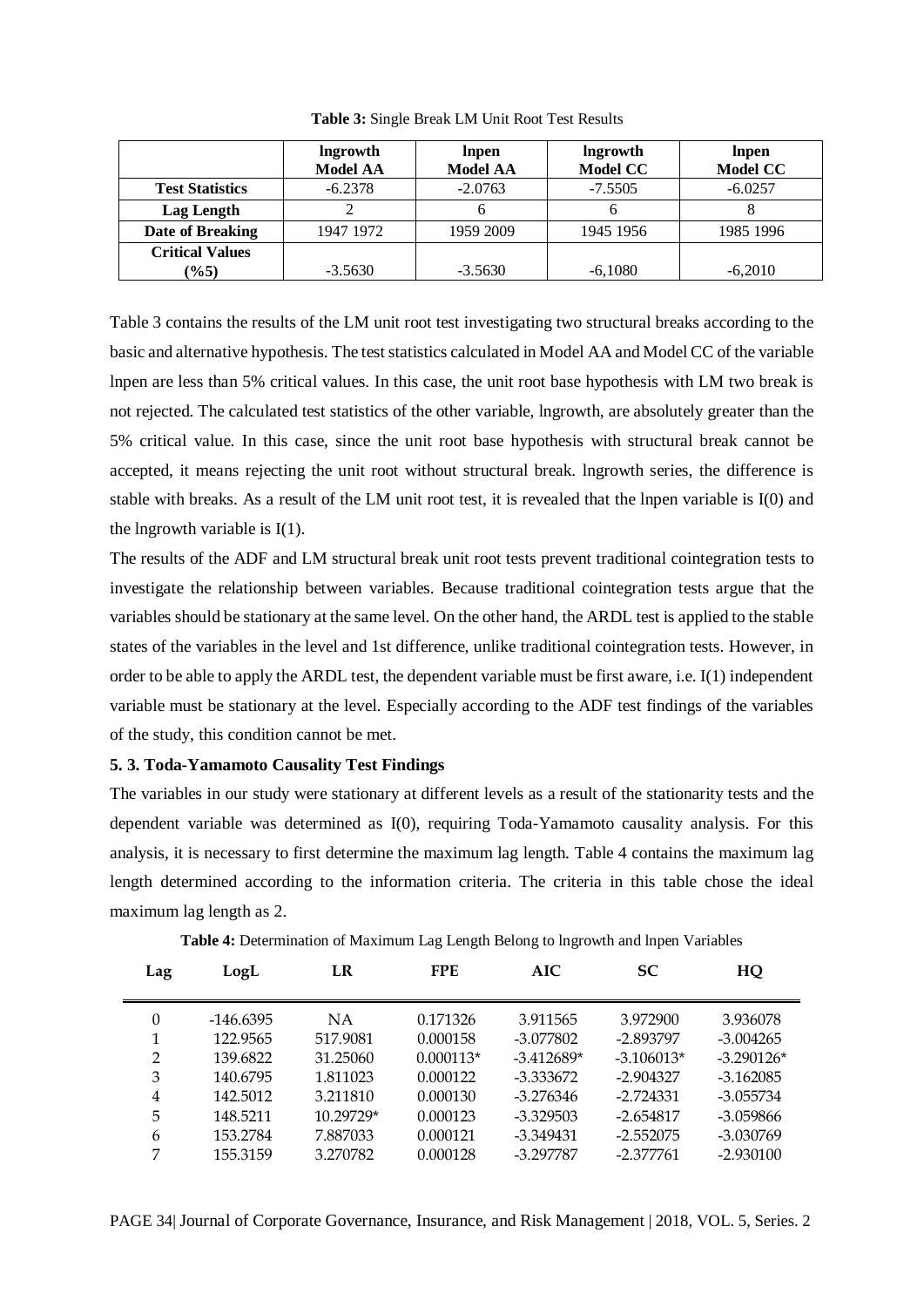After determining the maximum lag length, the standard VAR model was established by using the level values of the series of variables.

$$
Ingrowth_t = \beta_0 + \beta_{Inpen} Inpen + \mu_i
$$

 $\partial \ln \text{growth}_t$  /  $\ln \text{pen} > 0$ ; the development in telecommunications affects economic growth,

 $\partial \log$ rowth<sub>t</sub> /  $\ln$ pen < 0; the development in telecommunications does not affect economic growth. When determining the VAR model for economic growth and telecommunication variables, the lag length of the standard VAR model was determined as 2, since the lag length represents 2 lags. The degree of integration (dmax) is 1 since the economic growth variable is I(0) and the telecommunications variable is I(1). By adding the degree of integration (dmax) to the standard VAR model, the lag length is 3.

The new VAR model created by changing lag lengths was estimated by Seemingly Unrelated Regression (SUR) method. The SUR method was preferred because it takes into account the heteroskedastic (changing variance) in the error terms of the equations for causality analysis estimated in the model estimation part and the correlation between the error terms (autocorrelation).

The findings of the Toda-Yamamoto causality test for economic growth and telecommunications variables are shown in Table 5.

|                           | <b>Direction of Causation</b> |          |                                 |
|---------------------------|-------------------------------|----------|---------------------------------|
| <b>Dependent Variable</b> | lngrowth                      | lnpen    |                                 |
|                           |                               | 1.338738 | $lnpen \rightarrow lngrowth$    |
| lngrowth                  | -                             | (0.7200) |                                 |
|                           | 1.667546                      |          |                                 |
| Inpen                     | (0,6442)                      | $\equiv$ | lngrowth<br>$\rightarrow$ Inpen |

**Table 5:** Toda-Yamamoto Causality Analysis Findings of the lngrowth and lnpen Variables

The values in Table 5 shows that there is a relationship between variables telecommunications and economic growth in Turkey. According to the results of economic growth and developments in telecommunications in Turkey and mutually influence each other. While our study findings support the results of Pohjola (2002), it is not compatible with the findings of the studies indicating that the developments in telecommunications in the literature will cause economic growth.

#### **6. CONCLUSION**

Wireless and fixed telecommunications are a service of general economic interest. It improves the knowledge, skills and personal environment of individuals and increases private sector productivity. Telecommunications is important as a technology to increase investment returns in other sectors, facilitate service trade and globalization, increase the national business environment and competitiveness, and improve public services.

Telecommunications infrastructure in Turkey, especially as a result of the increasing number of Internet users and mobile telecommunications, has made rapid development despite low incomes and high population density, especially in the 2000s. This development is even more pronounced for rural areas.

PAGE 35| Journal of Corporate Governance, Insurance, and Risk Management | 2018, VOL. 5, Series. 2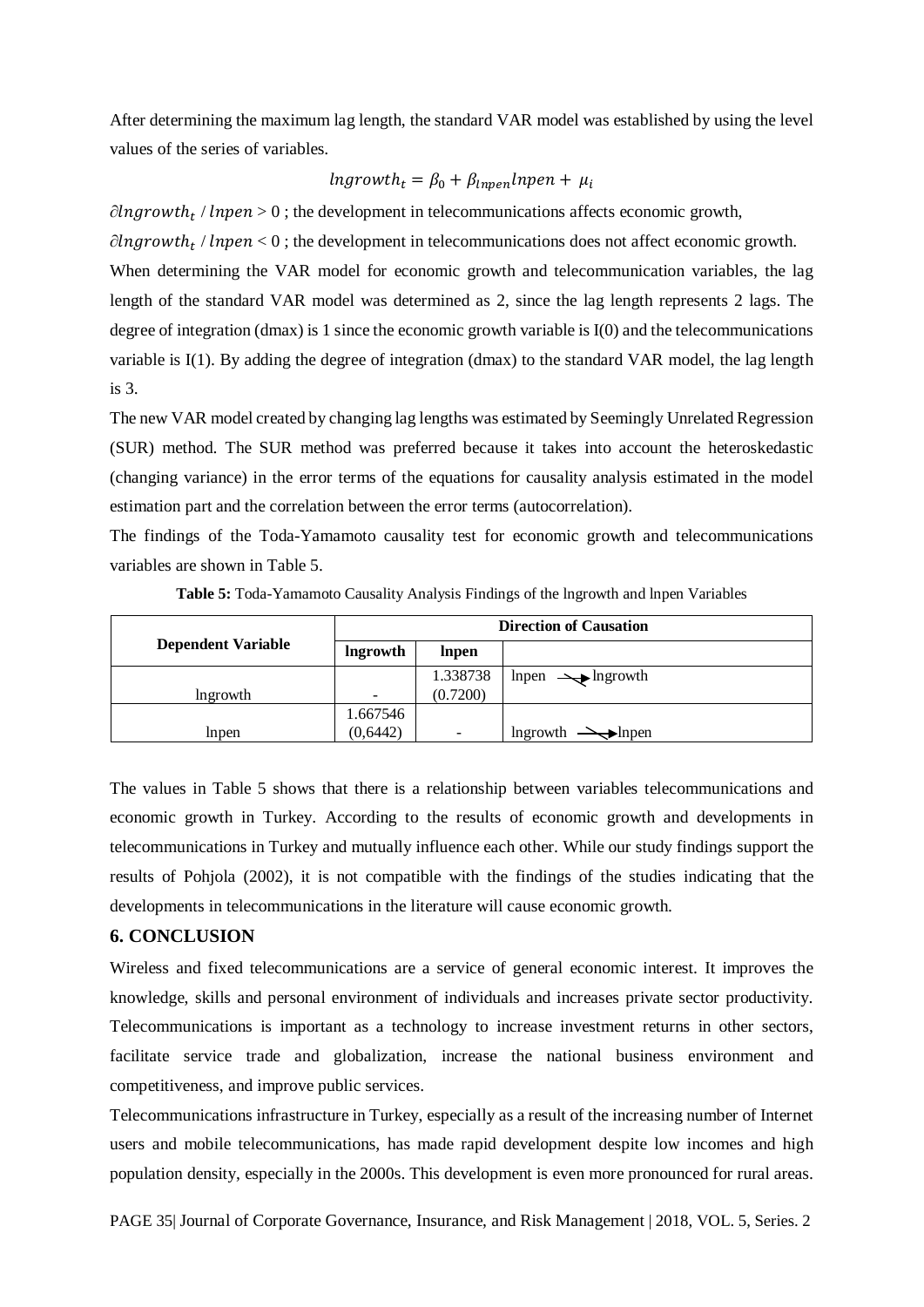With the rapid development of the wireless band, mobile communication has evolved from simple voice communication services and text messaging with a widespread application network where traditional services are not available. Smartphones now allow users to surf the Internet, download music, access information services and organize events via teleconferencing. Despite these developments, the communication density over fixed telecommunications has dropped dramatically.

Although telecommunication development is found as one of the factors affecting economic growth, its contribution varies between countries at different stages of development. In this study, the development of telecommunications in Turkey focused on identifying the impact on economic growth. In order to measure the development of the telecommunication sector, the penetration rate, which is defined as the ratio of the total number of fixed lines, mobile phone subscribers and internet users per 100 people to the population, was used. Also, economic growth is represented by the rate of change to the Gross Domestic Product.

In our study, after investigating the stationarity of the series of variables, a causal relationship between the Toda-Yamamoto causality test and the penetration rate and GDP change rate series was examined. The findings of the analysis, the development of telecommunications in Turkey revealed that does not affect economic growth. This result with together, telecommunication development is not a factor that increases directly economic activities in Turkey. In the light of the literature and our findings examined in the study, while the effect of advances in telecommunications on economic growth is evident in developed countries, the effect in underdeveloped countries is not entirely clear.

The Solow paradox has been included in the literature in the 1980s when the effects of telecommunications technologies on economic growth began to be taken into account. This paradox points to the dilemma that statistical data do not support this effect, although it is thought that the growthenhancing effects of information and telecommunication technologies will emerge. Results of our study revealed that the Solow paradox occurs in Turkey. This result is an important contribution to the literature.

Moreover, within the scope of the Regulatory Scorecard-2017 study conducted by the European Competitive Telecommunications Association (ECTA), where the effectiveness of the regulatory framework and market competitiveness in the telecommunications market is evaluated, Turkey is ranked 19th among the EU members and candidates from 22 countries. It shows that there is not a competitive telecommunications market in Turkey that will affect the extent of economic growth. The findings of our study overlap within this report. It is clear that the share of the sector in GDP will increase if a fastpaced infrastructure work in the telecommunications sector continues to increase. It is thought that with the infrastructure investments that will increase over time, the telecommunication sector will contribute to the economic growth.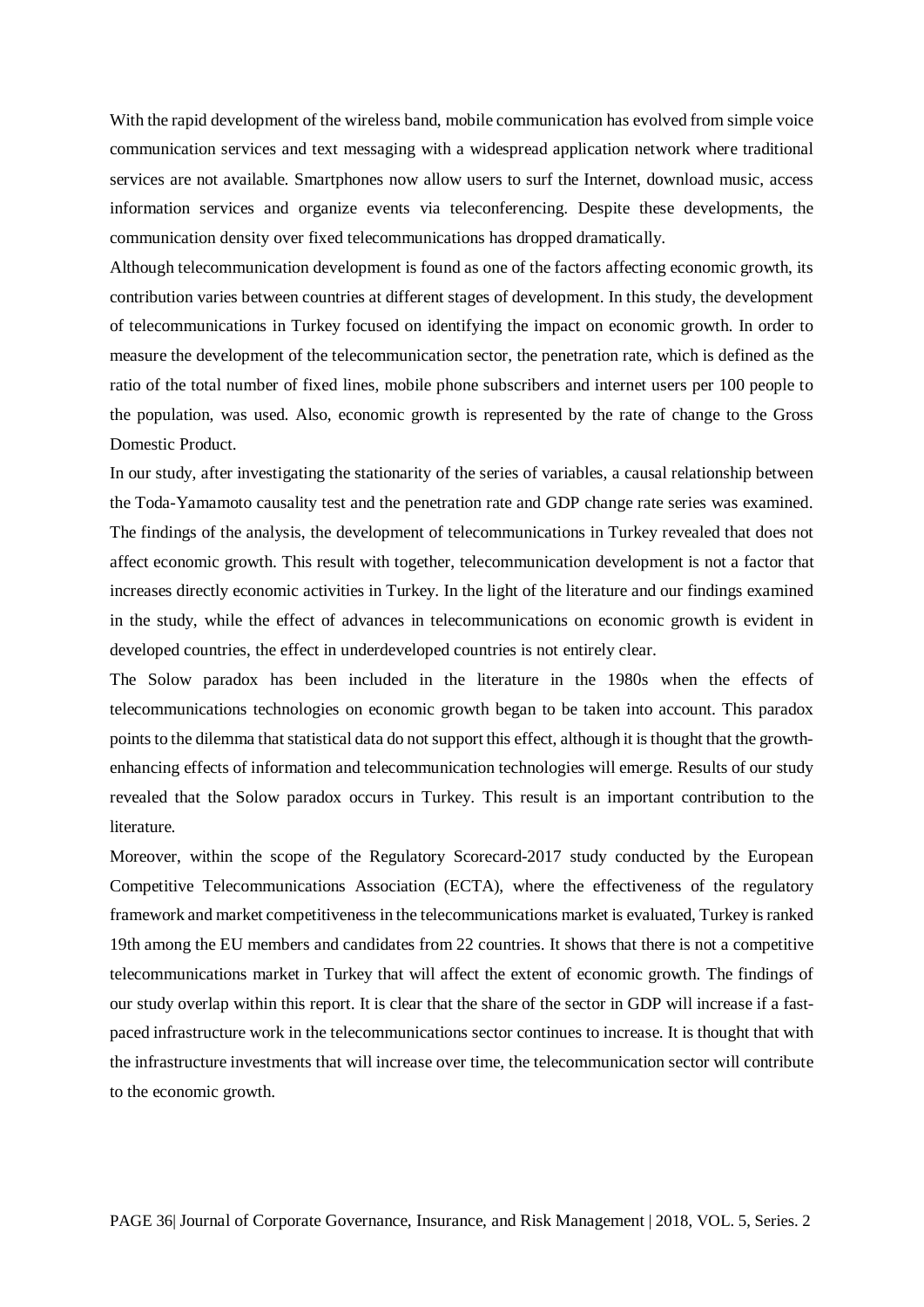#### **REFERENCES**

Alleman, J., Hunt, C. Michaels, D., Mueller**, M.,** Rapport, P. and Taylor, L. (1994), 'Telecommunications and economic development: empirical evidence from Southern Africa', available at

[https://www.academia.edu/6950978/Telecommunications\\_and\\_Economic\\_Development\\_Empirical\\_E](https://www.academia.edu/6950978/Telecommunications_and_Economic_Development_Empirical_Evidence_from_Southern_Africa) [vidence\\_from\\_Southern\\_Africa.](https://www.academia.edu/6950978/Telecommunications_and_Economic_Development_Empirical_Evidence_from_Southern_Africa) (Accessed 10/10/2017).

Awokuse, T.O. (2003), 'Is the export-led growth hypothesis valid for Canada?', Canadian Journal of Economics, Vol. 36, No. 1, pp. 126-136.

Canning, D. and Pedroni, P. (1999), 'Infrastructure and long run economic growth', Consulting Assistance on Economic Reform II Discussion Paper*,*No. 57, pp. 1-41.

Chakraborty, C. and Nandi, B. (2003), 'Privatization, telecommunications and growth in selected asian countries: an econometric analysis', Communications and Strategies, Vol. 52, pp. 31-47.

Chavula, H.K. (2013), 'Telecommunications development and economic growth in Africa', Information Technology for Development*,* Vol. 19, No. 1, pp. 5-23.

Cieslika, A. and Kaniewsk, M. (2004), 'Telecommunications infrastructure and regional economic development: the case of Poland', Regional Studies, Vol. 38, pp. 713-725.

Colecchia, A. and Schreyer, P. (2002), 'Ict investment and economic growth in the 1990s: is the United States a unique case? a comparative study of nine OECD countries'. Review of Economic Dynamics, Vol. 5, No. 2, pp. 408–442.

Cronin, F.J., Parker, E.B., Colleran, E.K. and Gold, M.A. (1991), 'Telecommunications infrastructure and economic growth: an analysis of causality', Telecommunications Policy, Vol. 15, No. 6, pp. 529- 535.

Cronin, F.J., Colleran, E.K., Herbert, P.L. and Lewitzky, S. (1993), 'Telecommunications and growth: the contribution of telecommunications infrastructure investment to aggregate and sectoral productivity', Telecommunications Policy, Vol. 17, pp. 677-690.

Datta, A. and Agarwal, S. (2004), 'Telecommunications and economic growth: a panel data approach', Applied Economics, Vol. 36, No. 15, pp. 1649–1654.

Dutta, A. (2001), 'Telecommunications and economic activity: an analysis of granger causality', Journal of Management Information Systems, Vol. 17, No. 4, pp. 71-95.

Greenstein, S.M. and Spiller, P.T. (1996), 'Estimating the welfare effects of digital infrastructure', working paper 5770, National Bureau of Economic Research, Cambridge.

Güvel, E.A. and Aytun, C. (2013), 'Telecommunications infrastructure and economic growth: an application for different income groups', Business and Economics Research Journal, Vol. 4, No. 3, pp. 1-20.

Hardy, A.P. (1980), 'The role of the telephone in economic development', Telecommunications Policy, Vol. 4, pp. 278-286.

PAGE 37| Journal of Corporate Governance, Insurance, and Risk Management | 2018, VOL. 5, Series. 2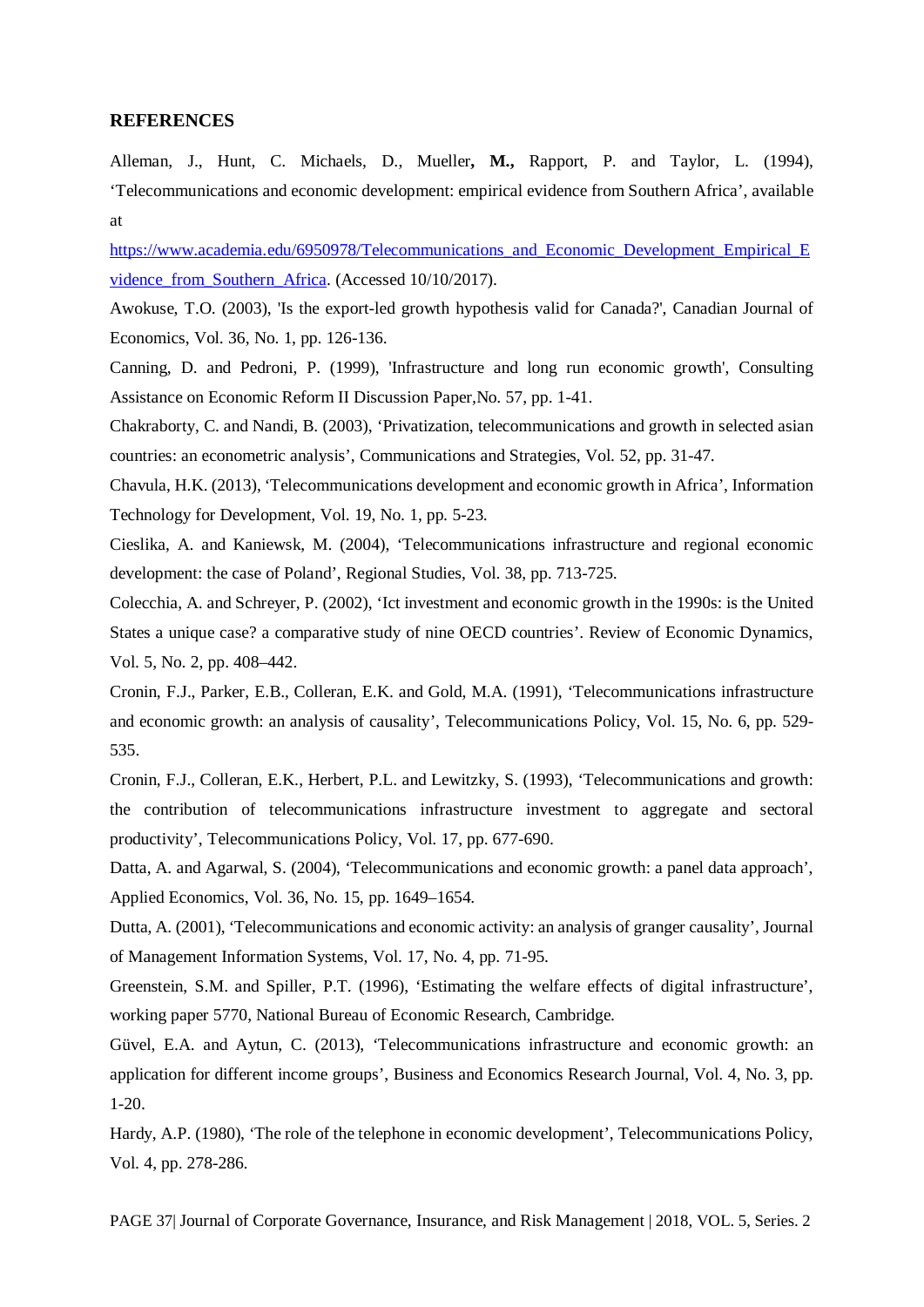Jipp, A. (1963), 'Wealth of nations and telephone density'. Telecommunications Journal, Vol. 30, No.1, pp. 199-201.

Jorgenson, D.W. and Stiroh, K.J. (1999), 'Information technology and growth', The American Economic Review, Vol. 89, No. 2, pp. 109–115.

Kaur, K. and Malhotra, N. (2014), 'Telecommunications and economic growth in India: causality analysis', International Journal of Research in Business Management, Vol. 2, No. 5, pp. 31-46.

Lichtenberg, F. R. (1995), 'The output contributions of computer equipment and personnel: a firm-level analysis', Economics of Innovation and New Technology, Vol. 3, No. 3-4, pp. 201-217.

Madden, G. and Savage, S.J. (1998), 'CEE telecommunications investment and economic growth', Information Economics and Policy, Vol. 10, pp. 173-195.

Marsh, D.J. (1976), 'Telecommunications as a factor in the economic development of a country', IEEE Transactions on Communications, Vol. 24, No. 7, pp. 716–722.

Mavrotas, G. and Kelly, R. (2001), 'Old wine in new bottle: testing causality between savings and growth'. The Manchester School Supplement, No. 1463-6786, pp. 97–105.

Moss, M. L. (1981), Telecommunications and Productivity, Addison-Wesley.

Norton, S.W. (1992), 'Transaction costs, telecommunications, and the microeconomics of macroeconomic growth', Economic Development and Cultural Change, Vol. 41, No. 1, pp. 175–196.

Özcan, B. (2016), 'Telecommunication infrastructure and economic growth nexus: a panel causality

test', Journal of Knowledge Economy and Management, Vol. 10, No. 2, pp. 79-87.

Pazarlıoğlu, M.V. and Gürler, Ö.K. (2007), 'Telecommunications investments and economic growth: panel data approach', Finance Political & Economic Commentary, Vol. 44, No. 508, pp. 35–43.

Pohjola, M. (2002). 'The new economy in growth and development', Oxford Review of Economic Policy, Vol. 18, No. 3, pp. 380-396.

Pradhan, R., Arvin, M., Norman, N.R. and Bele, S.K. (2014), 'Economic growth and the development of telecommunications infrastructure in the G-20 countries: a panel-var approach', Telecommunications Policy, Vol. 38, No. 7, pp. 634-649.

Ricketts, M. (2002), The Economics of Business Enterprise, Edward Elgar, Cheltenham, UK.

Roller, L-H. and Waverman, L. (2001), 'Telecommunications infrastructure and economic development: a simultaneous approach', American Economic Review, Vol. 91, No. 4, pp. 909-923.

Saunders, R.J., Warford, J.J. and Wellenius, B. (1994), Telecommunications and Economic Development, The Johns Hopkins University Press., Baltimore.

Schmidt, P. and Phillips, P.C.B. (1992), 'LM Tests for a unit root in the presence of deterministic trends'. Oxford Bulletin of Economics and Statistics, Vol. 54, No.3, pp. 257-287.

Schreyer, P. (2000). 'The contribution of information and communication technology to output growth: a study of the G7 countries', OECD Science, Technology and Industry, working papers 2, pp. 1-24.

Shapiro, P.D. (1976), 'Telecommunications and industrial development', IEEE Transactions on Communications, Vol. 24, No. 3, pp. 305–311.

PAGE 38| Journal of Corporate Governance, Insurance, and Risk Management | 2018, VOL. 5, Series. 2